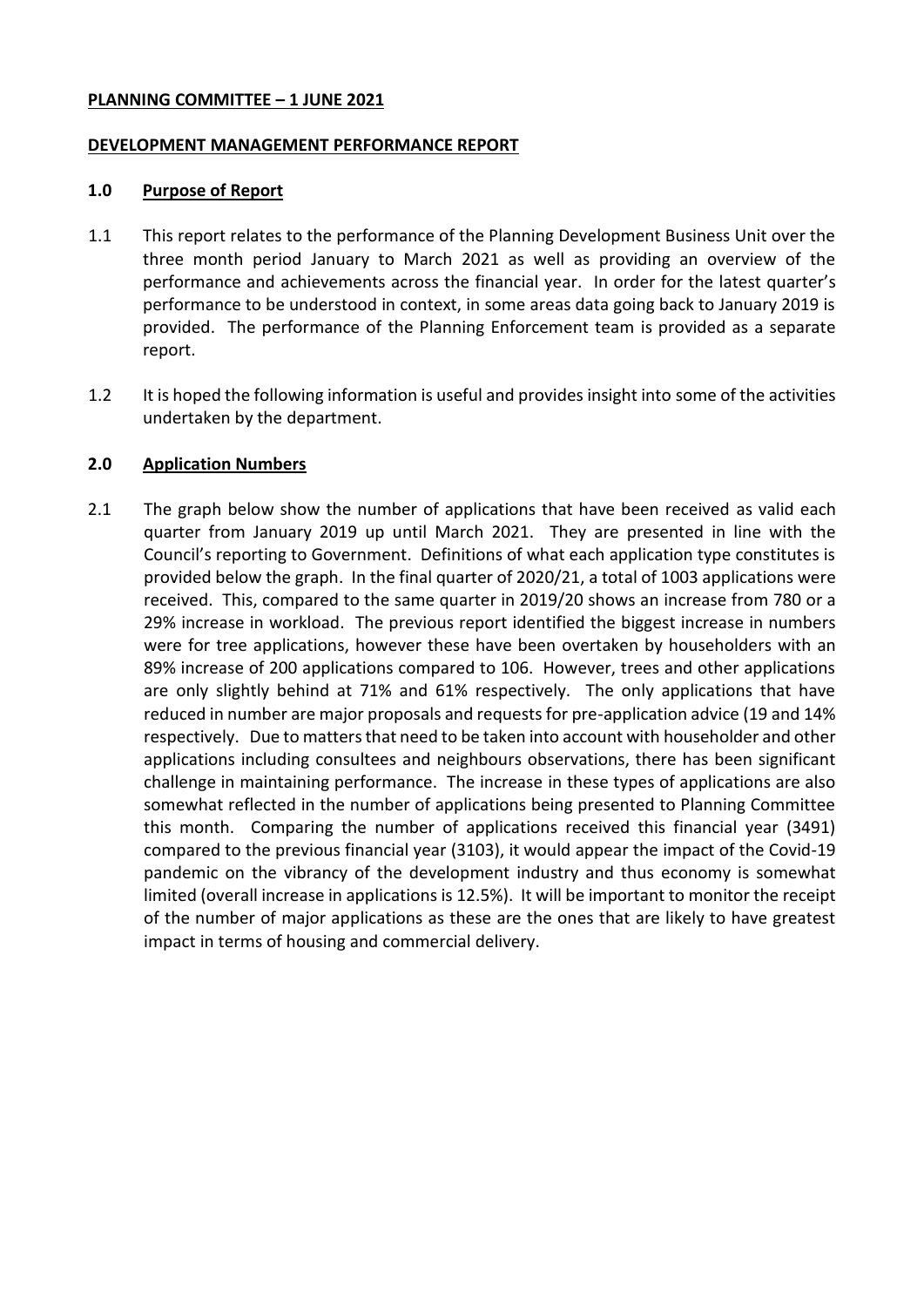

Major applications are those with 10 or more dwellings, sites of 1 hectare or more, or provision of 1,000m² new floor area or more.

Minor applications include (but are not limited to) up to 9 dwellings, gypsy and traveller sites and commercial proposals not falling within the major category.

Others include (but are not limited to) householder, advertisements and listed building applications. However, for the benefit of the above graph, householders have been extracted from the others category.

The 'non countable' category are those applications which are not reported to the Ministry for Housing, Communities and Local Government (MHCLG). Such applications include, but are not limited to: prior approvals, discharge of conditions, etc.

Non-countable and others generally comprise the highest numbers quarter on quarter, with householders shortly behind. For the previous 2 quarters however, the number of householder proposals are at a comparable level with others and non-countable.

## **3.0 Performance**

- 3.1 Government (MHCLG) monitor planning authorities on their speed of making decisions in relation to major and non-major applications. The target at national level is to determine 60% of major applications within the statutory period of 13 weeks or subject to the agreement of a time extension over a rolling two-year period. From January 2019 to end of December 2020, 95% of major applications have been determined within these timescales. For non-majors, it is 70% over a two-year period. 93.5% of non-major applications over this same time period have been determined within these timescales. These targets are challenging when taking account, in accordance with the National Planning Policy Framework, to work positively and proactively with applicants in determining applications i.e. trying to find solutions as opposed to refusing a planning application that might be amended. However, it can be seen that performance has significantly exceeded these targets.
- 3.2 For authorities who under-perform against their national target, they will be classed as 'poorly performing' and applications for major development may be made by developers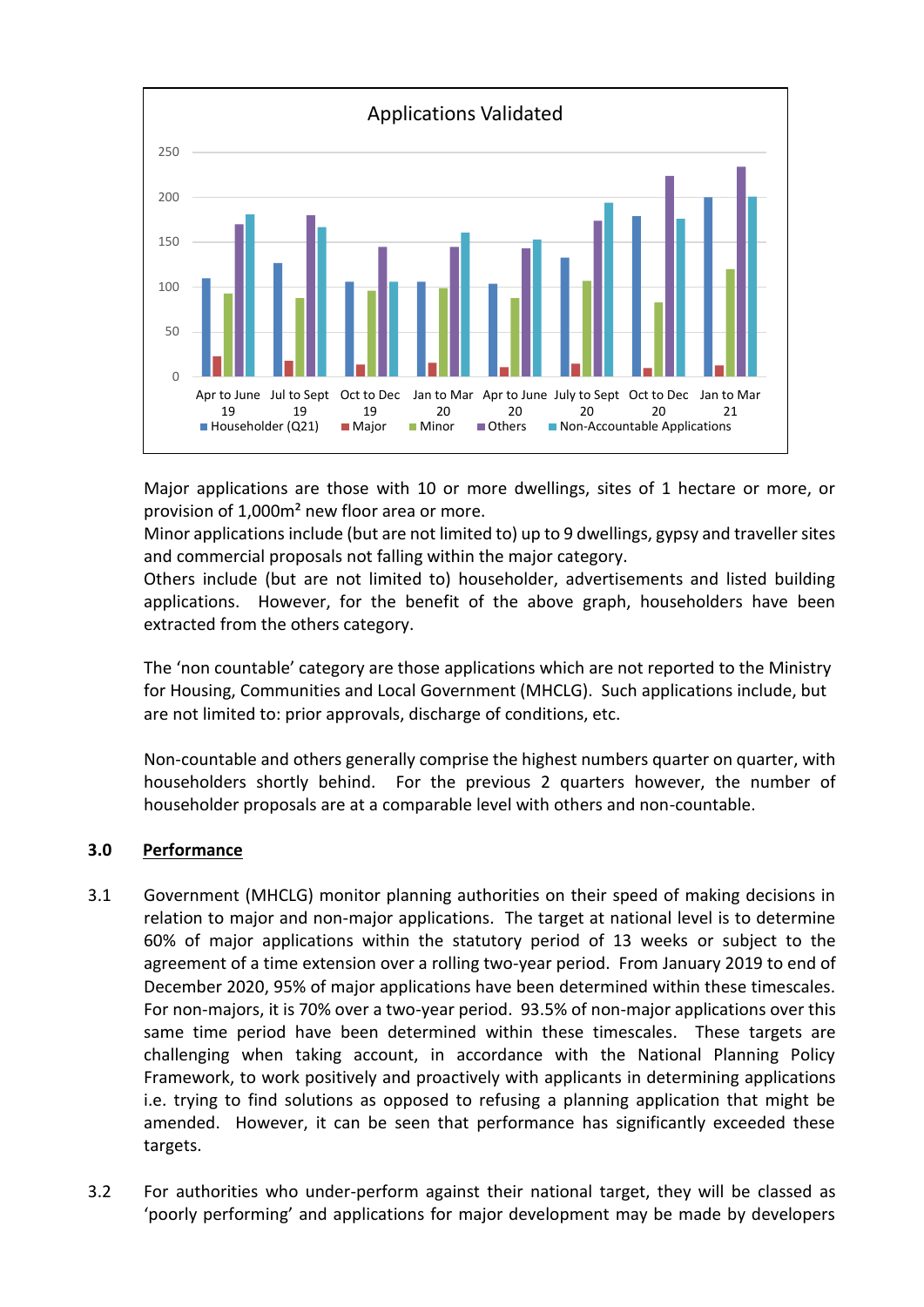directly to the Planning Inspectorate. The Council would not receive the fees for these but would be expected to deal with all of the associated administration.

3.3 The following graph relates to the percentage of planning applications determined within set timescales.



- 3.4 Over the previous financial year (and final quarter of 2019/20), performance for majors has remained at 100%. Minors have returned to 97% having dropped very slightly in the two previous quarters. Others has increased slightly from 96% to 97% compared to the quarter. As Members will be aware, since April last year Officers have worked solely from home. There has been a little fluctuation in the performance over the previous 12 months since January, but overall the graph demonstrates how the team has been able to maintain and exceed previous performance. This performance is set against the overall increase in workload and changes in personnel.
- 3.5 These targets continue to be achieved due in part to seeking time extensions for dealing with the applications beyond their statutory time period from applicants. Time extensions might be sought for a variety of reasons but might include seeking negotiations, complex and/or controversial proposals and items presented to Committee. Time extensions do not go against the authority in terms of speed of decision making when reporting. However, Members will be aware that the White Paper is suggesting that the determination timescales set out in legislation should be adhered to and are looking to potentially implement this as part of the overall planning changes.
- 3.6 The graph below shows the total number of applications determined each month in blue and alongside, those in red are the number of applications where time extensions have been sought of those determined. Seeking time extensions means that case officer workloads increase overall which makes dealing with newer applications on time more challenging. Over the longer term, approximately one third of all applications determined are subject to a time extension. It is hoped, following recent recruitment, that it might be possible to reduce the number of applications with time extensions and following that also reduce the overall time taken to determine planning applications. However, this has been challenging due to the increase in receipt of applications received as set out within paragraph 2.1. New local performance targets have been introduced addressing the speed (in terms of the number of days) of decision making for major and minor planning applications. Alongside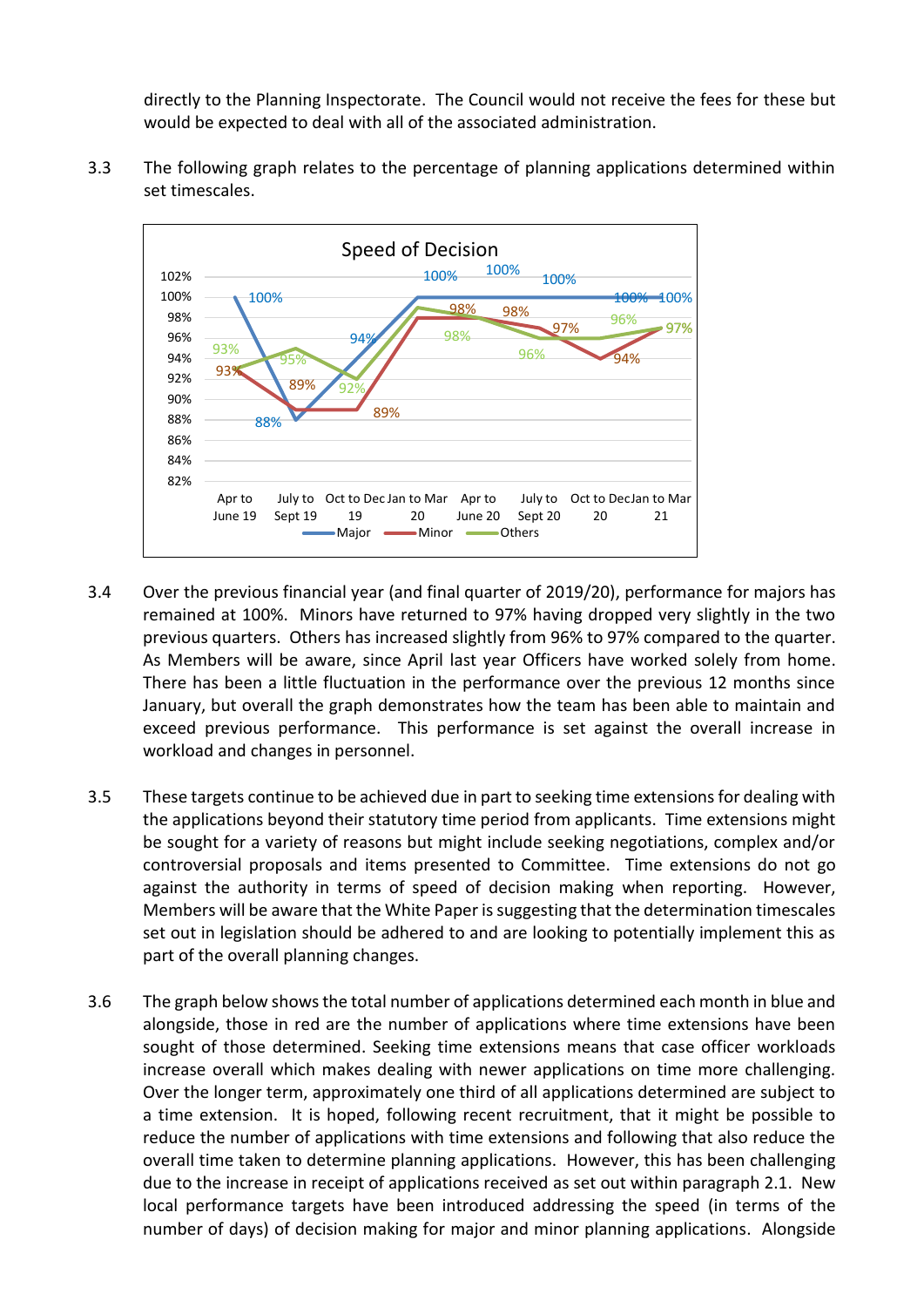this reporting, a review will be undertaken in due course of processes to try and assist in issuing decisions more speedily.

Notwithstanding this local performance target, caution needs to be given in relation to providing a quick decision. For example, it would be theoretically possible to determine all applications within statutory timescales without a request for a time extension. However, this would likely mean that a significant number of applications would be refused due to the inability to negotiate leading to complaints, reputational damage and resubmission of applications which in the majority of instances would not be subject to a further planning application fee.



3.7 Over the previous year, the number of decisions issued quarter on quarter has increased from 247 in April-June 2020 to 308 in January to March 2021 reflecting the increased number of applications received. Of the decisions reported above, the following graphs show the number of decisions that were granted, refused, split (i.e. part granted and part refused) and withdrawn across the major, minor and other categories. The only types of applications where a local planning authority is able to issue a split decision are for advertisement and tree applications unlike the Planning Inspectorate who is able to do this for all application types. All three graphs demonstrate that the majority of applications are granted (cumulatively approximately 78%, 73% and 92% across the major, minor and other categories respectively). Major proposals for the previous quarter, however have had 60% refused. Withdrawals (79 across the year) are not reported as part of our overall performance to government but will still have involved a significant amount of work by the case officers. These applications are frequently resubmitted, often as a 'free go', whereby no fee is payable. Finally disposed of applications are those which have gone beyond the time period for determination and the time period for making an appeal has expired and the applicant has not engaged in further discussions regarding the proposal, notwithstanding the department's attempts to engage.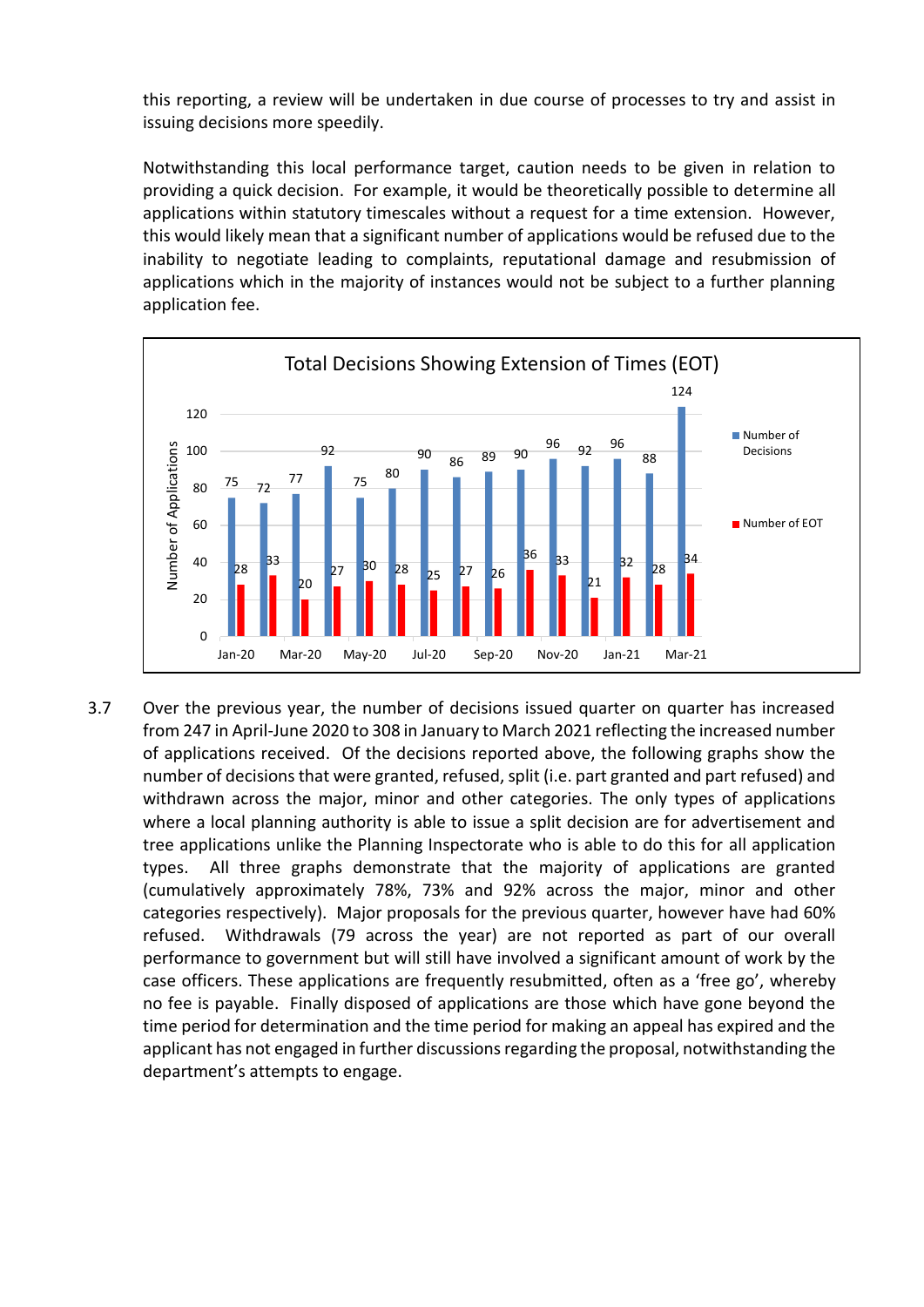





# **4.0 Tree Applications**

4.1 Trees are a valued amenity contribution to the character of the District. Those that are subject to a Tree Preservation Orders (TPOs) or within a Conservation Areas require consent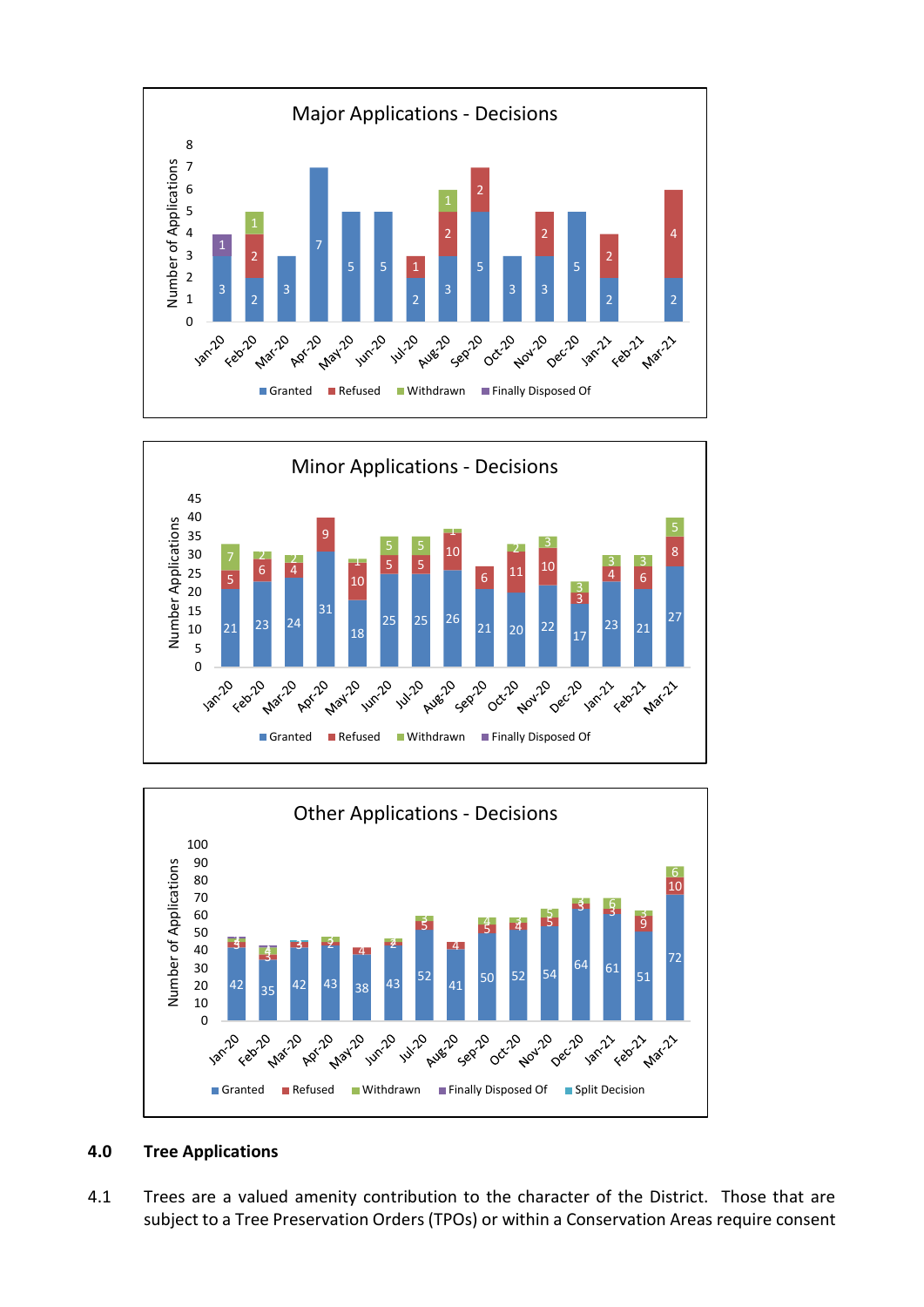from the Council before works are commenced. In relation to unprotected trees within a Conservation Area, the consent seeks the Council's decision as to whether or not the tree has the necessary amenity criteria such that it should be subject to a Preservation Order. These criteria include consideration to:

- Its condition and suitability
- Its remaining longevity (in years) and suitability
- Its relative public visibility and suitability
- Other factors, such as whether it has historical value, its rarity, whether it is part of a group etc.

Where it meets these criteria, a TPO will be made. Applications for works to trees in Conservation Areas require the Council to make their determination within 6-weeks and the Order issued within this timescale. If a decision is not made by the first day of the 7th week, the applicant may undertake the works that they were seeking consent for. These applications are not subject to a planning fee.

4.2 The following graphs show the number of TPO and Trees within a Conservation Area applications determined each month and whether they were determined within the statutory timescales. The number of applications received each month have no consistency making resourcing more difficult. It should be noted however that where the Officer identifies a potential risk to a tree of value (for trees within conservation areas), these applications are determined within the statutory period in order that further protection for the tree can be put in place.

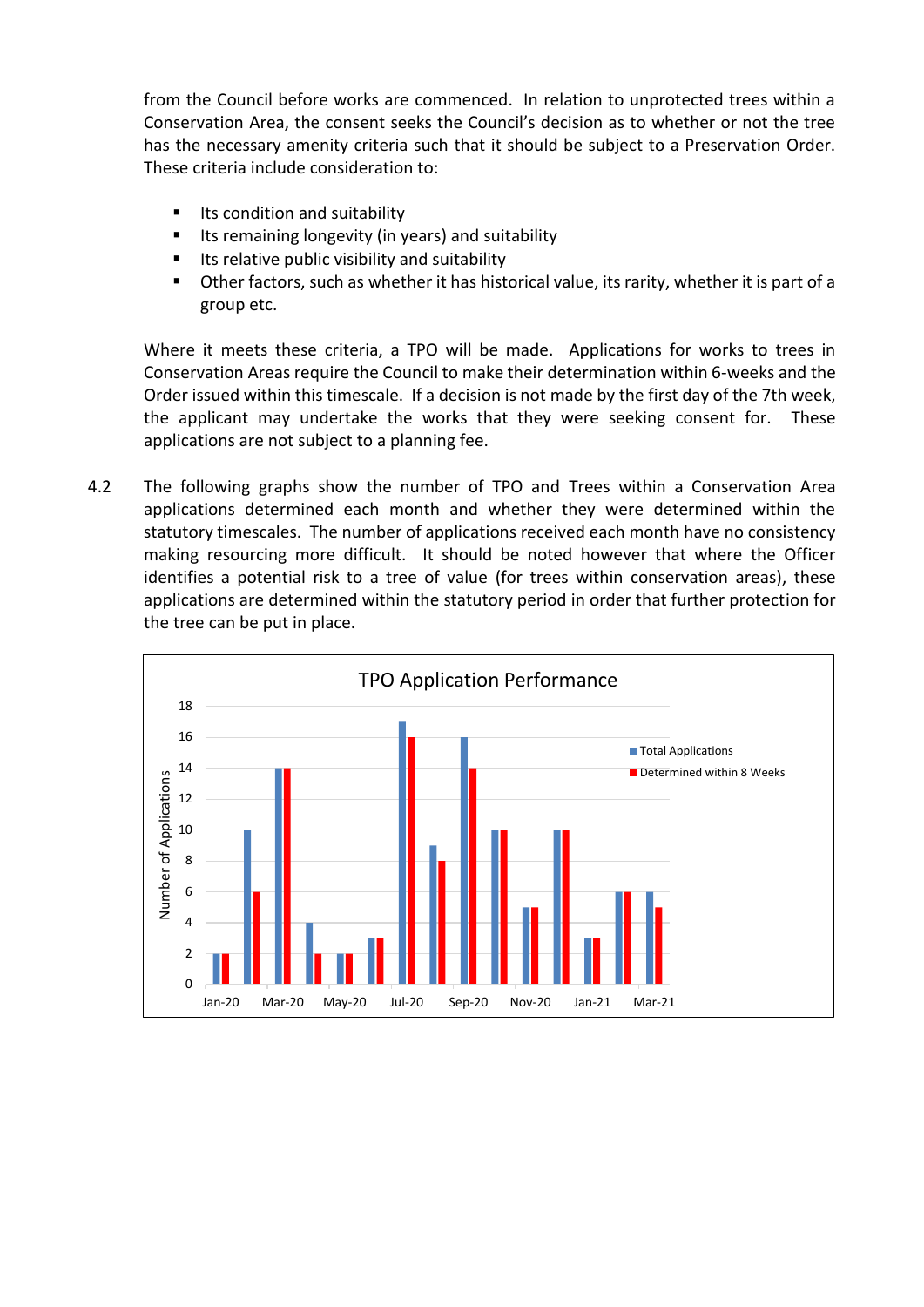

#### **5.0 Appeals**

- 5.1 The chart below shows the number of appeals against planning applications and enforcement notices that have been allowed, dismissed and split (part allowed and part refused). It can be seen that the total number of appeals fluctuates quite considerably, and like Tree applications makes resourcing them challenging, with a need to balance appeal work against the number of applications a case officer is dealing with. Additionally, the type of appeal makes resourcing more challenging. There are 4 types of appeal – inquiry, hearing, written representations and fast track with the amount of resource responding accordingly from very high to low. This previous quarter has seen preparation for 1 planning inquiry (Eakring Road, Bilsthorpe and the holding of 1 inquiry (Flowserve), the latter across 3 days. The amount of resource invested into defending all appeals, but particularly inquiries, due to their interrogative nature cannot be underestimated. .
- 5.2 This quarter has seen a rise in the number of decisions issued compared to the previous quarter, from 13 to 16. Across the year, compared the previous financial year, the Inspectorate has issued 62 decision this year compared to 70 for the previous. It is anticipated this is largely due to Covid-19 and the Planning Inspectorate assessing how its appeal inspectors could work safely. The number dismissed exceeds the number allowed and is line with the Government's previous target of having no more than 33%. Where a split decision has been issued, in terms of the Government's monitoring, this is treated as a dismissal. Across the financial year, 31% have been allowed compared to 29% the previous year.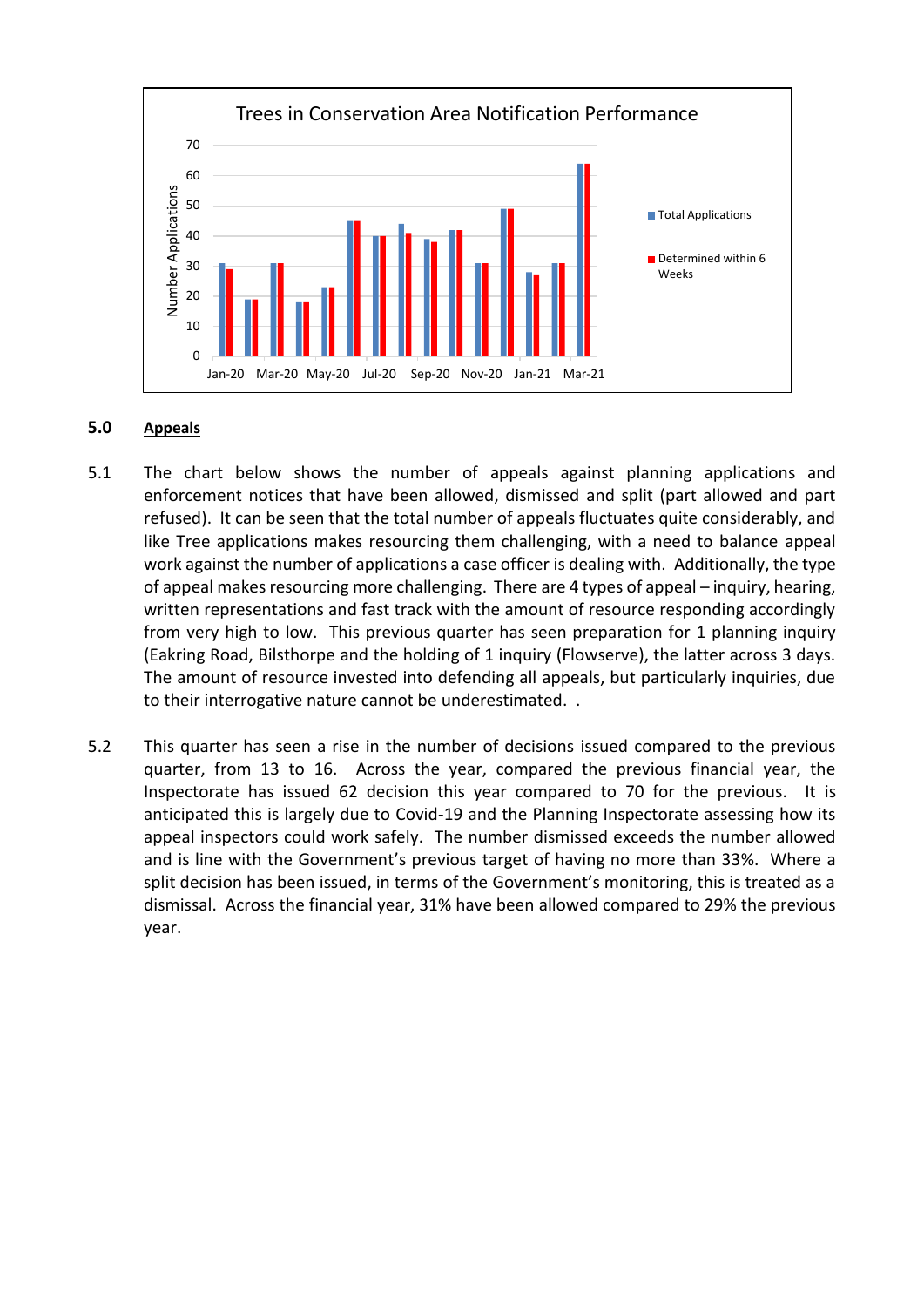

- 5.3 As well as the Government monitoring authorities in relation to performance for determining applications, it also monitors quality in relation to the number of major and non-major applications overturned (i.e. allowed) at appeal. The threshold is for fewer than 10% of major applications overturned at appeal over a rolling two-year period. For authorities who exceed this target, they will be classed as 'poorly performing' and applications for major developments may be made by developers directly to the Planning Inspectorate.
- 5.4 As of 1 April 2018 the Ministry of Housing, Communities and Local Government (MHCLG) implemented a threshold for quality of decisions for major and non-major applications at 10%. For clarification, this is 10% of all major decisions and all non-major applications (i.e. minor and others) decisions refused by the Council and subsequently overturned (allowed) at appeal over a rolling two-year period.
- 5.5 Data from government has not been updated since the quarter 1 report was presented to Members which showed the Council is significantly below the thresholds set out. However, with the number of appeals allowed compared to the overall number of decisions made for each of the categories, the council will be significantly within these figures.
- 5.6 Alongside the processing of an appeal, the appellant and Council can both seek costs against the other party. Planning Practice Guidance sets out what might constitute grounds for a claim but this comprises unreasonable behaviour. A number of claims have been made against the Council across the year, all of which have been successfully defended with the exception of Springfield Bungalow, Halloughton Road, Southwell which relates to 2 decisions made by Planning Committee and an enforcement notice issued against a property in Southwell<sup>1</sup>. In both cases the decisions went against the authority.

## **6.0 Updates**

1

6.1 Staffing – Since the previous report was presented, there have been further changes to staffing. Two further planning officers have been recruited – Danielle Peck and Jamie Pegram. Members will recollect from previous performance reports that there has been a

 $1$  As the notice was dismissed, this no longer forms part of the public register and hence the address has not been provided.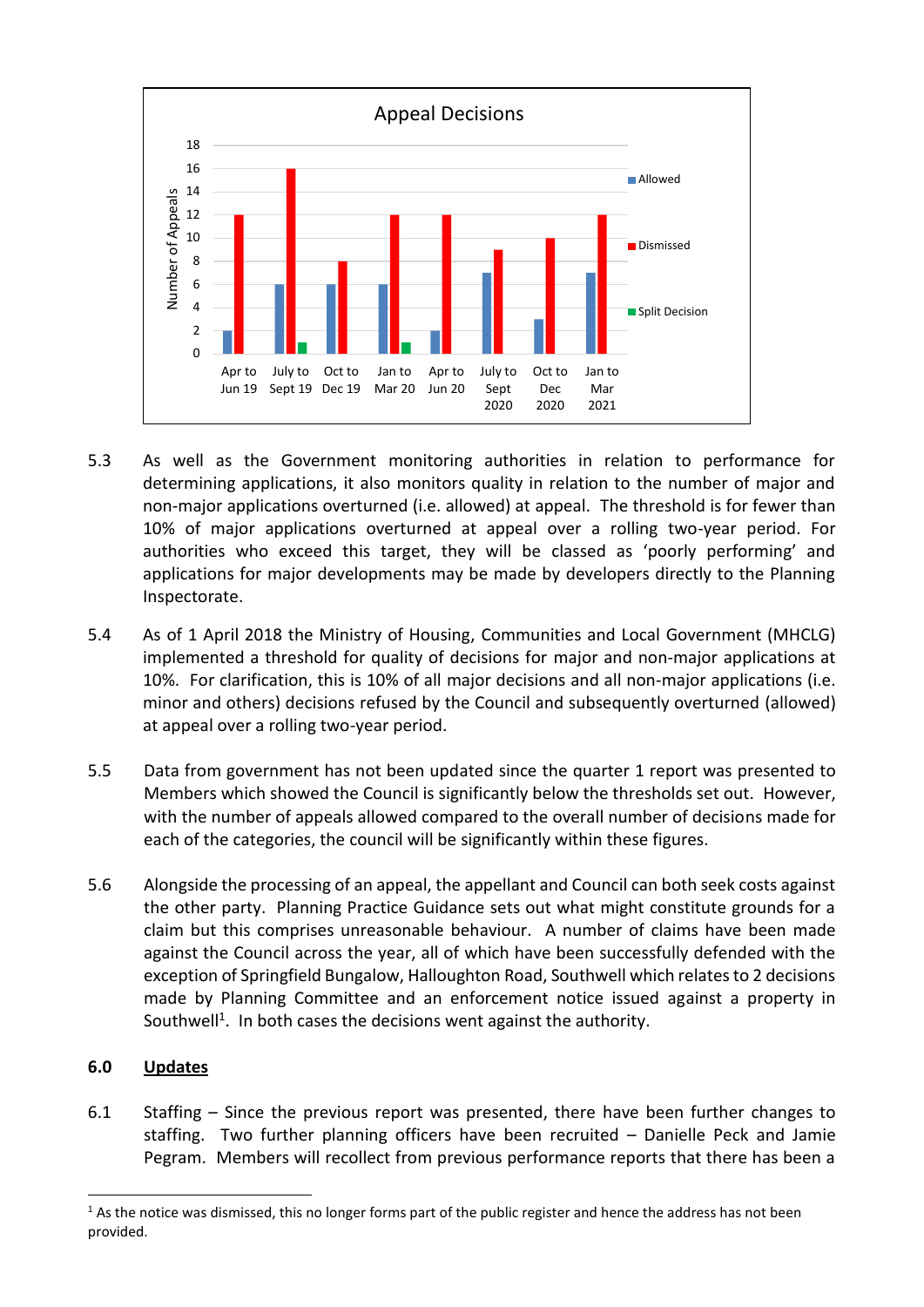number of changes in staff which makes meeting performance more challenging as each officer needs to become familiar with the character of the District, planning policies and processes. Notwithstanding this, the information provided above and within the accompanying planning enforcement report demonstrates that everyone has put in a huge effort to ensure performance for our customers has been maintained. The support of the Technical staff should also not go unrecognised as without them registering applications and issuing decisions, the Council would not be able to meet targets.

- 6.2 Legislation the year has seen a huge amount of new legislation coming into force, the key ones having been presented in previous reports to the Committee. A further Statutory Instrument came into force on the 21st April (SI 2021 No. 428: *The Town and Country Planning (General Permitted Development etc.) (England) (Amendment) Order 2021*). This introduces further permitted development rights, including:
	- Under Class MA to allow a change of use from commercial, business or service purposes to use as a dwelling house;
	- A wider range of rights under Class M for schools, colleges, universities and hospitals (and certain prison buildings) to allow a wider range of development; and
	- Removing rights for the demolition of certain commemorative structures that have been in place for 10 years or more (i.e. planning permission will be required).
- 6.3 Changes have been made to the weekly list to include the case officer's name, phone number and link to the planning application on the Council's website. In addition, the Council has updated the Planning Scheme of Delegation with the aim of overcoming the concerns raised by Members and Town/Parish Councils with the former Panel process.
- 6.4 Nationally, the Government published its White Paper, which the Council responded to. Since this time, there has been significant reporting of the changes that would result if implemented and Members will be updated on its progress.

## **7.0 Equalities Implications**

7.1 None from this report

## **8.0 Financial Implications**

8.1 None from this report.

## **9.0 Conclusion**

9.1 Performance has continued to be met and exceeded, notwithstanding both the need to work remotely due to Covid-19 and the increase in application numbers. This has been a very challenging year for numerous reasons but overall the department has been able to provide a service, whilst continually looking to improve the service received. The recent recruitment has and will enable further positive changes to be made to the service for the benefit of the District's communities and businesses.

## **10.0 Community Plan – Alignment to Objectives**

10.1 Deliver inclusive and sustainable economic growth